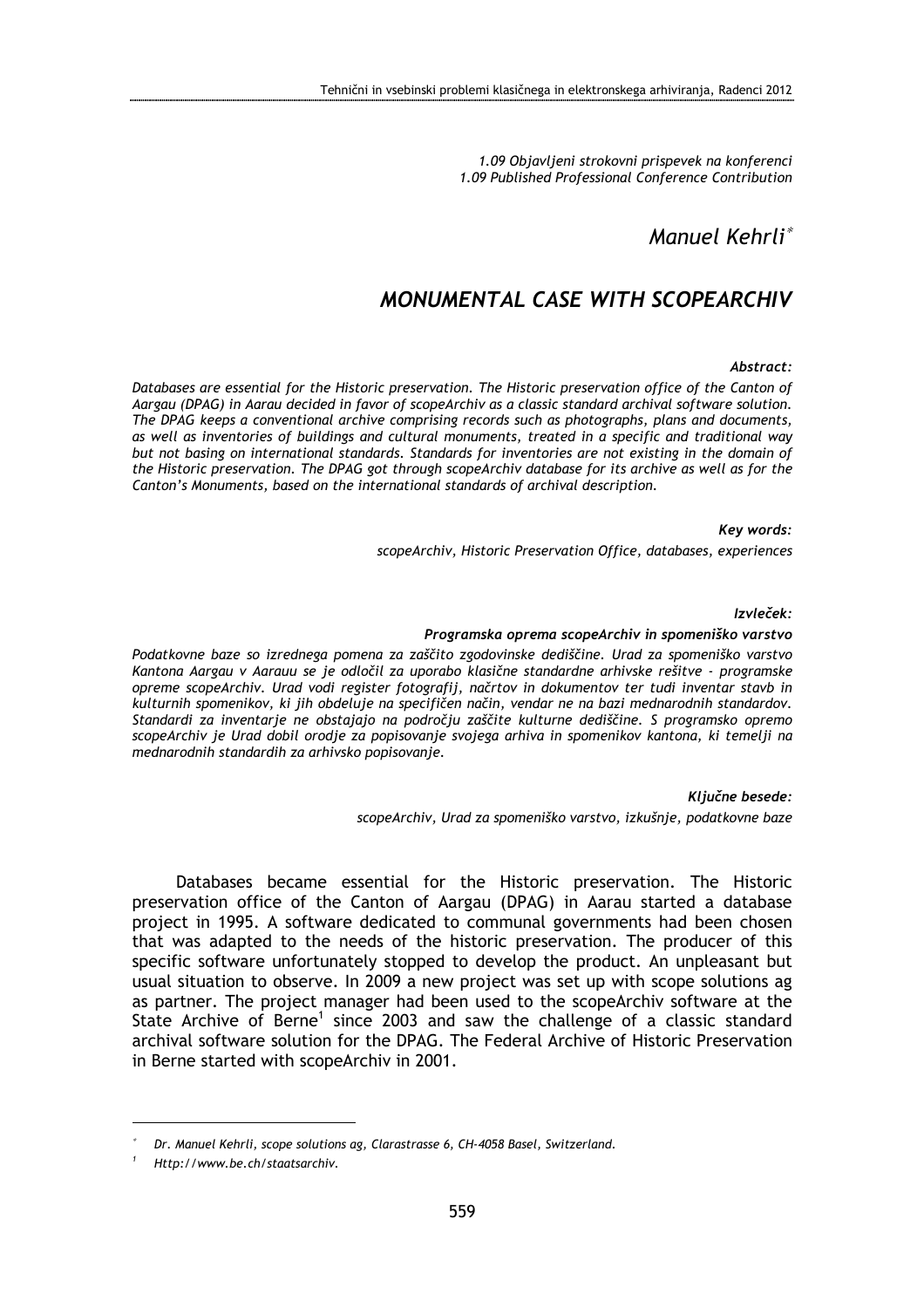The main precondition was that the DPAG treats its records, such as photographs, plans and documents, with excellence. Their buildings and objects are being numbered from the beginning of this institution in 1943. The early form was "Aarau Nr. 1" that became in 197x "AAR001," thus there was a base for an archival signature. All the records at DPAG base on this signature, like AAR001-PR-2001/01 stands for the first building project in 2001 on that specific object, the Parish Church of Aarau. This unambiguous system of signatures, practiced during decades, became the very heart of the future scopeArchiv-database.

1. The main problem in the domain of the Historic preservation is the lack of rules within the taking stock of the historic monuments. It is not comparable to the international archival standards like ISAD(G) or ISAAR(CPF). The classic inventories base on topographic inventories like the "Kunstdenkmäler der Schweiz", started in 1927. That is the way of stocking Historic Monuments. Another type is the list of the heritage register. Very often there is also a traditional card index of typological order.

scopeArchiv in the domain of monuments makes it possible to work in a clearly structured and easy to handle, modern way. scopeArchiv with the Internetsearch-platform scopeQuery enables to retrieve in fields, in the tree view and full-text. In the structural retrieve it is possible to query like in Windows-Explorer. Full-text makes it possible to look for a needle in a haystack, the query in data elements enables a classic database-retrieve in the Units of description. 22 fields allow a differenced retrieve due to specific questions. By choosing just two criteria ("late gothic" and "parish church") it is possible to list all the late gothic parish churches in the territory or the industrial buildings (e.g., "industrial building" and "Baden") in a specific district. The viewer allows a visual overview. Unlimited reports can be generated from the data-base. Excel and Word adapters make it possible to generate labels, card indexes, documentaries, subvention overviews, subvention budgets and so forth. The monumental database of the DPAG is also connected with the geographic information system (GIS) of the canton. On the GIS-platform one can query monuments in an interactive map in the net.

2. The whole project, the implementation was done within six months, another six months to import the old database used at the DPAG as well as several lists that existed. The Historic preservation office of the Canton of Aargau got through scopeArchiv one of the most modern databases for Monuments in the German speaking area, based on the international standards of archival description.

### POVZETEK

### PROGRAMSKA OPREMA SCOPEARCHIV IN SPOMENIŠKO VARSTVO

Podatkovne zbirke so postale na področju spomeniškega varstva neizogibne, zamenjale so tradicionalni kartotečni sistem. Spomeniško varstvo Kantona Aargau (DPAG) je približno 15 let delalo s programsko opremo, ki je bila narejena za komunalno administracijo, zdaj pa se je odločilo, da bo prešlo na klasično arhivsko programsko opremo. Iz različnih vzrokov je bil izbran scopeArchiv. Glavni razlog je bila konfiguracija programskega orodja, ki omogoča "preoblikovanje" za potrebe